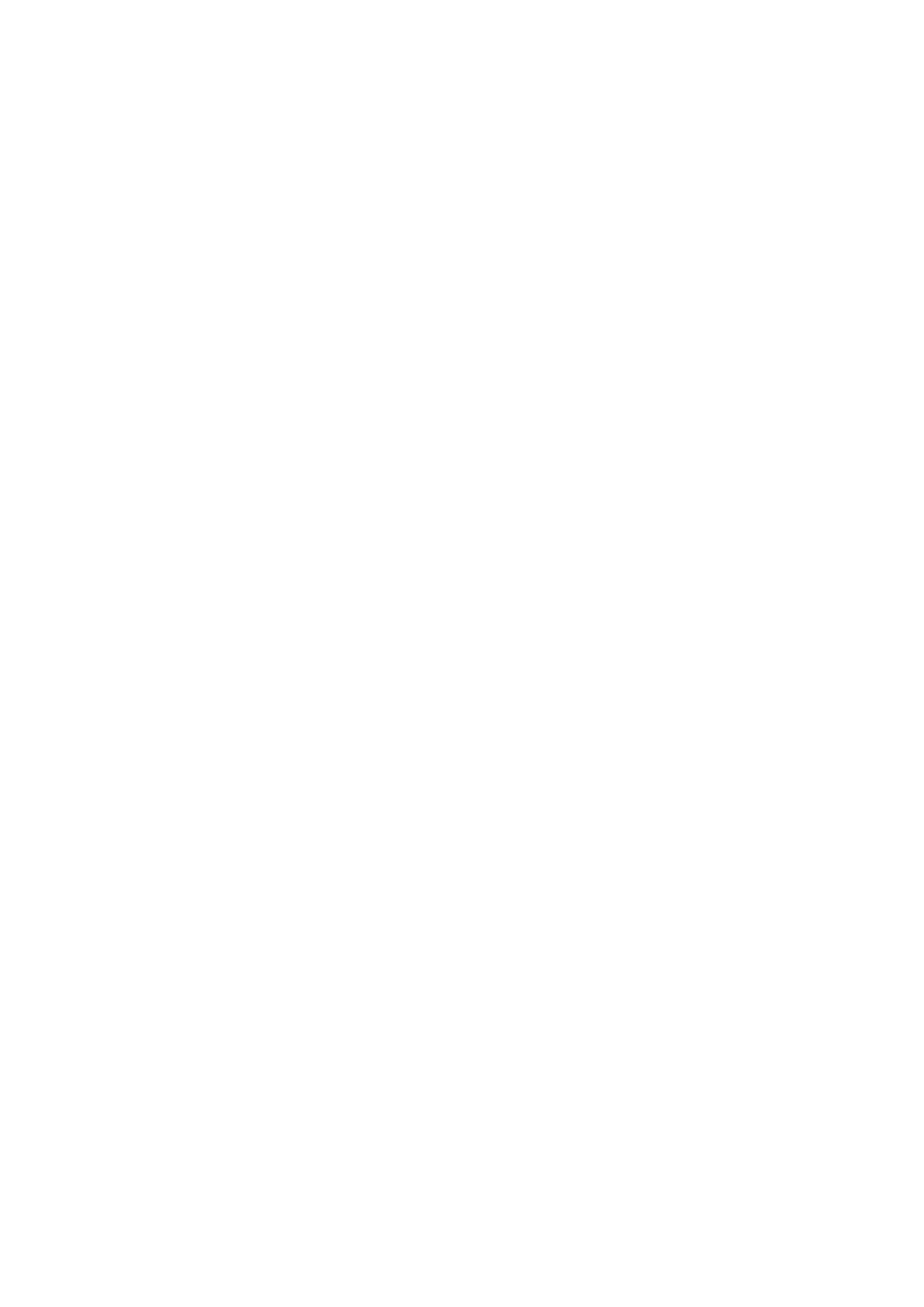# **NORTHERN TERRITORY OF AUSTRALIA**

As in force at 30 March 2011 \_\_\_\_\_\_\_\_\_\_\_\_\_\_\_\_\_\_\_\_

\_\_\_\_\_\_\_\_\_\_\_\_\_\_\_\_\_\_\_\_

## **CHILD PROTECTION (OFFENDER REPORTING AND REGISTRATION) REGULATIONS**

### **Regulations under the** *Child Protection (Offender Reporting and Registration) Act*

#### **1 Citation**

These Regulations may be cited as the *Child Protection (Offender Reporting and Registration) Regulations*.

#### **2 Commencement**

These Regulations come into operation on the commencement of section 14 of the *Child Protection (Offender Reporting and Registration) Act*.

#### **3 Interpretation**

(1) In these Regulations:

*business hours* means between 8 am and 4 pm, Monday to Friday (except public holidays).

*support person*, in relation to a reportable offender, means:

- (a) a person nominated by the reportable offender for this regulation; or
- (b) if no such person is nominated:
	- (i) a parent, guardian or carer of the reportable offender; or
	- (ii) a public authority that provides support, or supervises the provision of support, to the reportable offender.
- (2) For these Regulations, a reportable offender has a special need if he or she:
	- (a) has impaired intellectual functioning as follows:
		- (i) total or partial loss of the person's mental functions;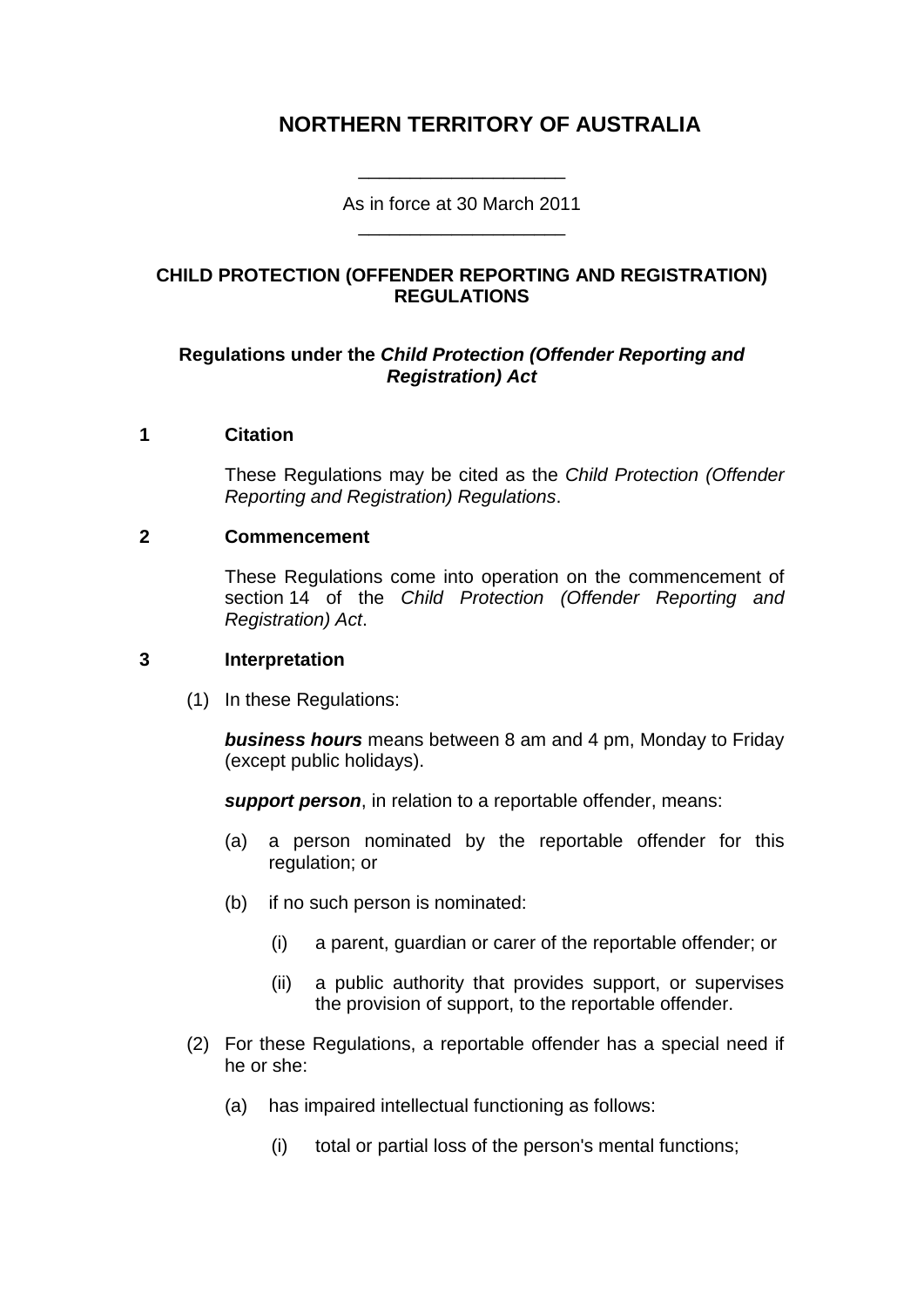- (ii) a disorder or malfunction that results in the person learning differently from a person without the disorder or malfunction;
- (iii) a disorder, illness or disease that affects the person's thought processes, perceptions of reality, emotions or judgment, or that results in disturbed behaviour; or
- (b) is subject to a guardianship order under the *Adult Guardianship Act* or the *Guardianship of Infants Act*; or
- (c) is illiterate, or is not literate in the English language; or
- (d) is visually impaired to the extent that the person is unable to read a written notice; or
- (e) is subject to some other condition that may prevent the person from being able to understand a written notice.

#### **4 Supervising authorities**

- (1) The Chief Executive Officer (within the meaning of the *Public Sector Employment and Management Act*) of the Agency responsible for mental health is the authority having control of a reportable offender who is subject to a custodial supervision order under Part IIA of the Criminal Code.
- (2) The Director of Correctional Services (within the meaning of the *Prisons (Correctional Services) Act*) is the authority having control of a reportable offender:
	- (a) in respect of whom a court has made an offender reporting order under section 13(1) of the Act;
	- (b) who is a child and in respect of whom a court has made an offender reporting order under section 13(2) of the Act;
	- (c) who has been sentenced by a court, whether before, on or after the commencement date, to a supervised sentence;
	- (d) who has been sentenced by a court, whether before, on or after the commencement date, to a term of government custody; or
	- (e) who has been sentenced by a court, whether before, on or after the commencement date, and who is not in government custody or under a supervised sentence but is on parole or under a suspended sentence.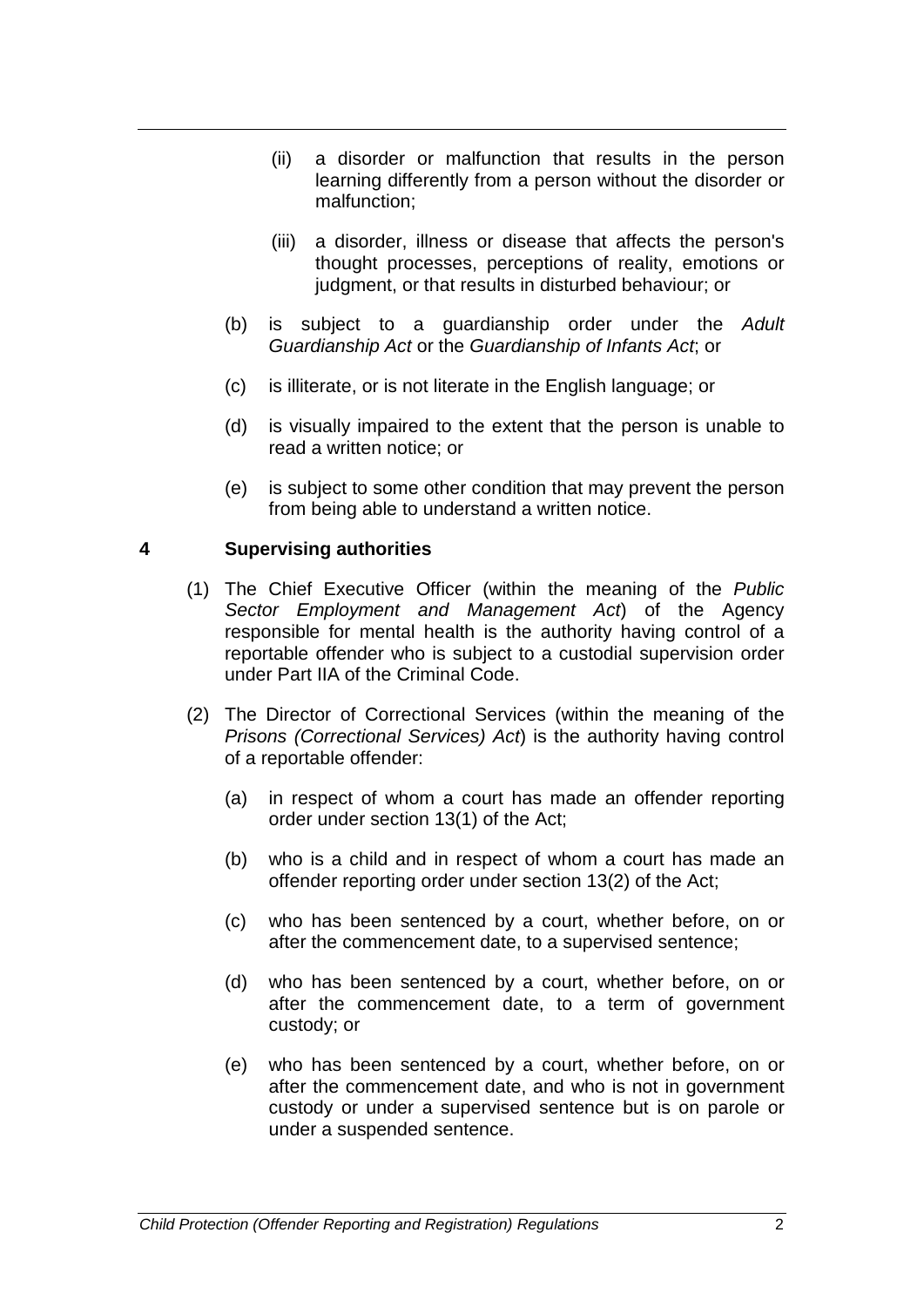(3) The Commissioner is the authority having control of a reportable offender entering the Territory who has not reported in the Territory.

# **5 Corresponding Acts**

For paragraph (b) of the definition of *corresponding Act* in section 3 of the Act, the following are corresponding Acts:

- (a) *Child Protection (Offenders Registration) Act 2000* (NSW);
- (b) *Child Protection (Offender Reporting) Act 2004* (Qld);
- (c) *Community Protection (Offender Reporting) Act 2004* (WA);
- (d) *Sex Offenders Registration Act 2004* (Vic);
- (e) *Community Protection (Offender Reporting) Act 2005* (Tas);
- (f) *Crimes (Child Sex Offenders) Act 2005* (ACT);
- (g) *Child Sex Offenders Registration Act 2006* (SA).

# **6 Persons required to report under corresponding Act**

For section 17(3) of the Act, a person may make contact by telephoning (08) 8922 1560 at any time.

### **6A Circumstances in which travel within Territory need not be reported**

For section 20(4) of the Act, travel within the Territory need not be reported under section 20(1A) of the Act if either or both of the following circumstances apply:

- (a) the reportable offender travels less than 200 km from his or her place of residence;
- (b) the reportable offender is absent from his or her place or residence for less than 14 consecutive days.

# **7 Change of travel plans**

A reportable offender may make a report under section 21 of the Act in any of the following manners:

- (a) by telephoning (08) 8922 1560 at any time;
- (b) by facsimile transmission to (08) 8922 3229 (from within Australia) or 61 8 8922 3229 (from outside Australia);
- (c) by email to ancor@pfes.nt.gov.au;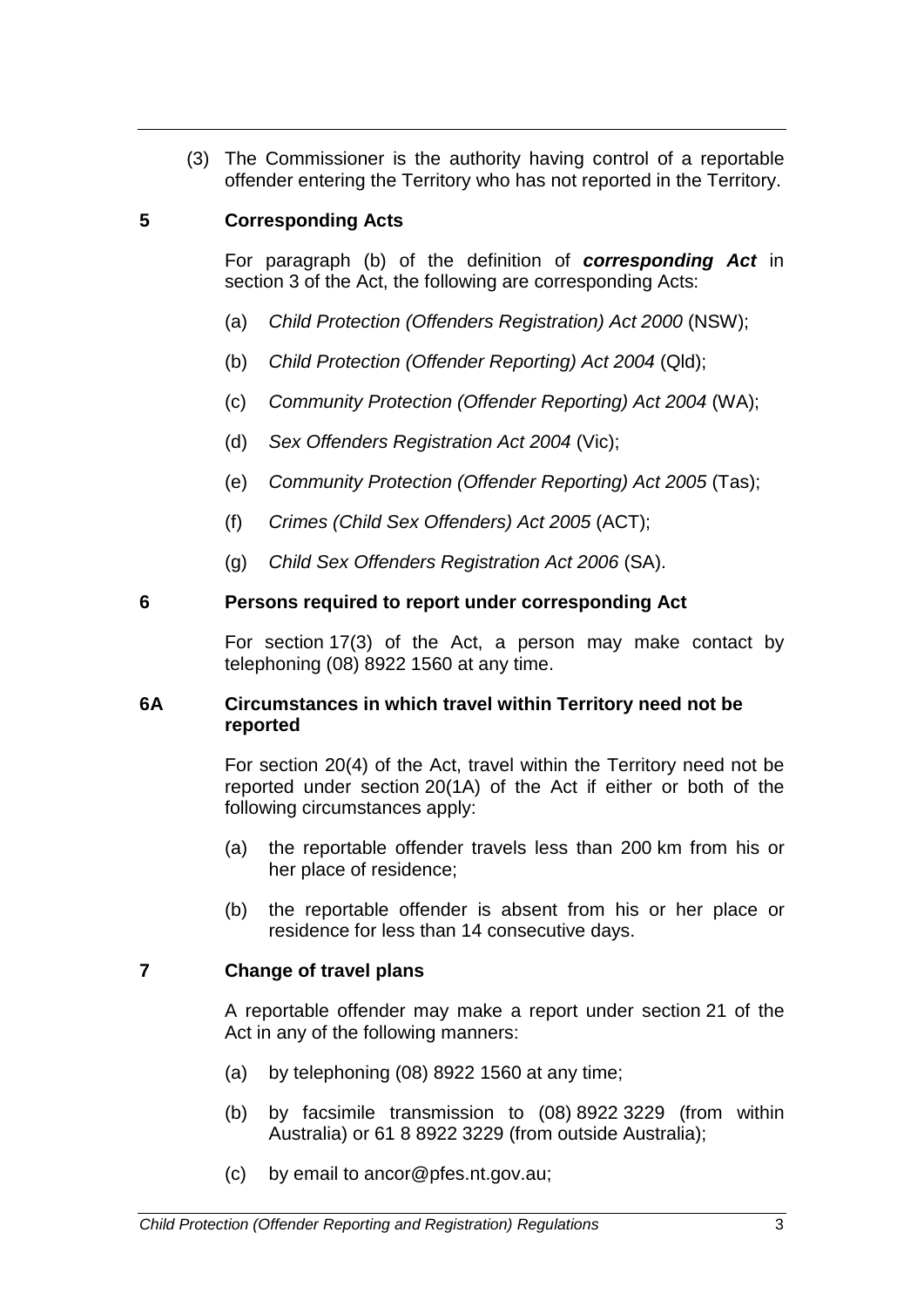(d) by post to:

NT Child Protection Offender Registrar Criminal Intelligence Section PO Box 39764 Winnellie NT (Australia) 0821.

### **8 Documents to verify identity**

- (1) For section 29(1)(a) of the Act, if the reportable offender making a report cannot produce a driver's licence, he or she can verify his or her identity by producing 2 items from the following list, at least one of which must be an item listed in paragraph (a), (b), (c) or (d):
	- (a) his or her birth certificate;
	- (b) an Australian passport, or document of identity issued by the Australian Passport Office, that is current or has been expired for less than 2 years;
	- (c) a current overseas passport;
	- (d) an Australian naturalisation or citizenship document, or immigration papers issued by the Commonwealth Department of Immigration and Multicultural Affairs;
	- (e) a current Medicare card, pensioner concession card, Department of Veteran's Affairs entitlement card or other entitlement card issued by the Commonwealth, a State or another Territory;
	- (f) a current credit card or account from a bank, building society or credit union, or a passbook or statement of account, up to one year old;
	- (g) a telephone, gas or electricity bill up to one year old;
	- (h) a notice of council rates, water service charges or land valuation up to 2 years old;
	- (i) an electoral enrolment card, or other evidence of enrolment as an elector, up to 2 years old;
	- (j) a current student card, or a certificate or statement of enrolment from an educational institution, up to 2 years old.
- (2) For section 29(1)(c) of the Act, if another person is making a report on behalf of the reportable offender, he or she must, in addition to producing documents referred to in subregulation (1) to verify the identity of the reportable offender, produce documents to verify his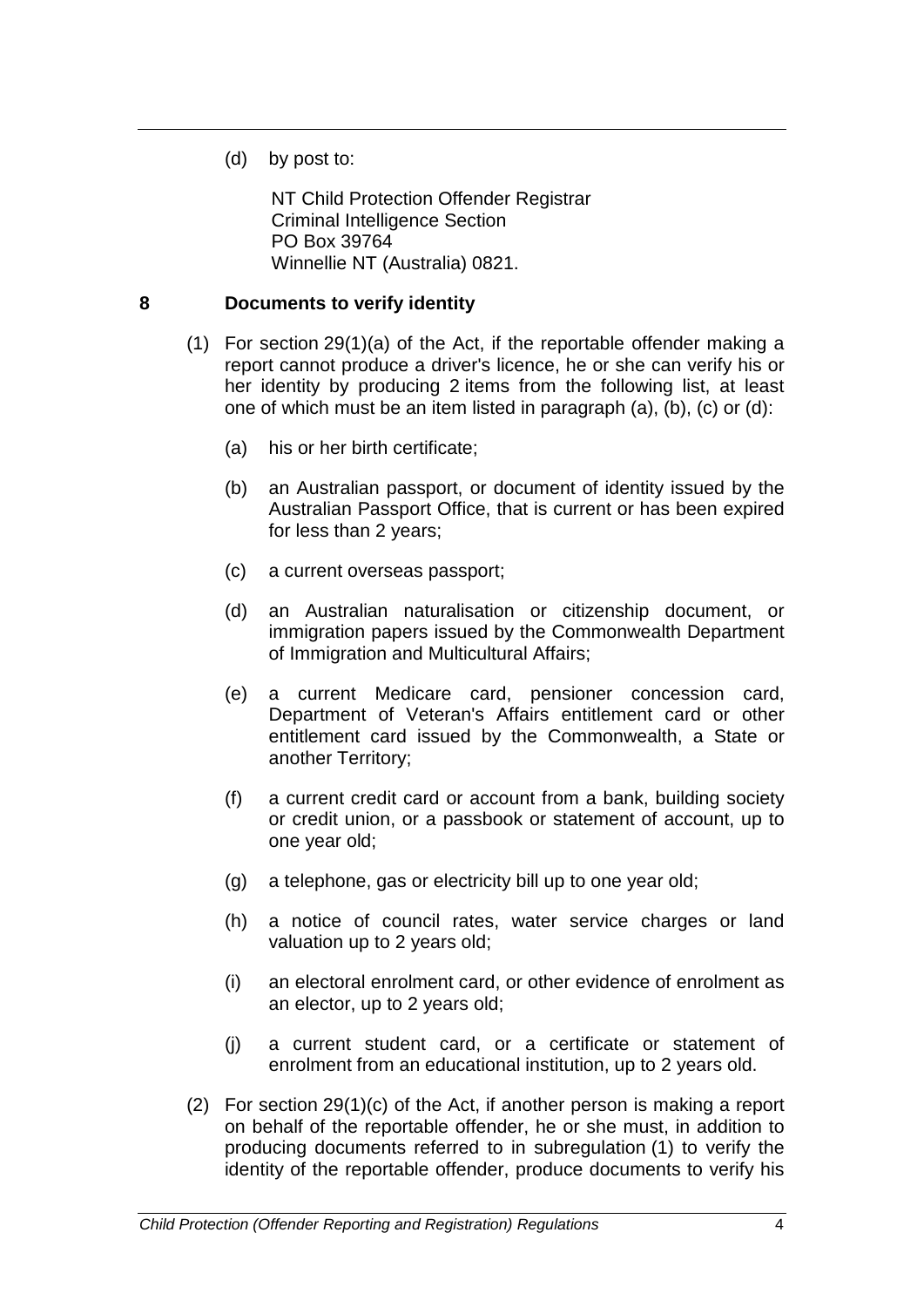or her own identity.

- (3) If the person making a report on behalf of the reportable offender cannot produce a driver's licence, he or she can verify his or her identity by producing 2 items from the list in subregulation (1), at least one of which must be an item listed in paragraph (a), (b), (c) or (d) of that subregulation.
- (4) For section 29(5) of the Act, if a reportable offender is making a report other than in person, the reportable offender must provide, by mail or facsimile, copies of documents to verify his or her identity and location.
- (5) For subregulation (4), the reportable offender must provide:
	- (a) a copy of his or her driver's licence and copies of at least 2 items from the list in subregulation (1); or
	- (b) copies of at least 2 items from the list in subregulation (1), at least one of which must be an item listed in paragraph (a), (b), (c) or (d) of that subregulation.
- (6) If another person makes a report referred to in subregulation (4) on behalf of a reportable offender, he or she must, in addition to producing documents to verify the identity of the reportable offender, produce the documents referred to in subregulation (5)(a) or (b) to verify his or her own identity.
- (7) The police officer receiving a report referred to in section 29(5) of the Act may waive any or all of the requirements of subregulation (4), (5) and (6) (as applicable) if the officer is otherwise satisfied as to the identity of the reportable offender or the person making the report, as the case may be.

#### **9 Who must give reportable offender notice of reporting obligations**

For section 52(4) of the Act, a notice must be given to a reportable offender:

- (a) who is in government custody in the Territory by the Commissioner or an officer within the meaning of the *Prisons (Correctional Services) Act*; or
- (b) who is the subject of a supervision order under Part IIA of the Criminal Code – by the Chief Health Officer within the meaning of the *Public Health Act*; or
- (c) who is entering the Territory by the Commissioner; or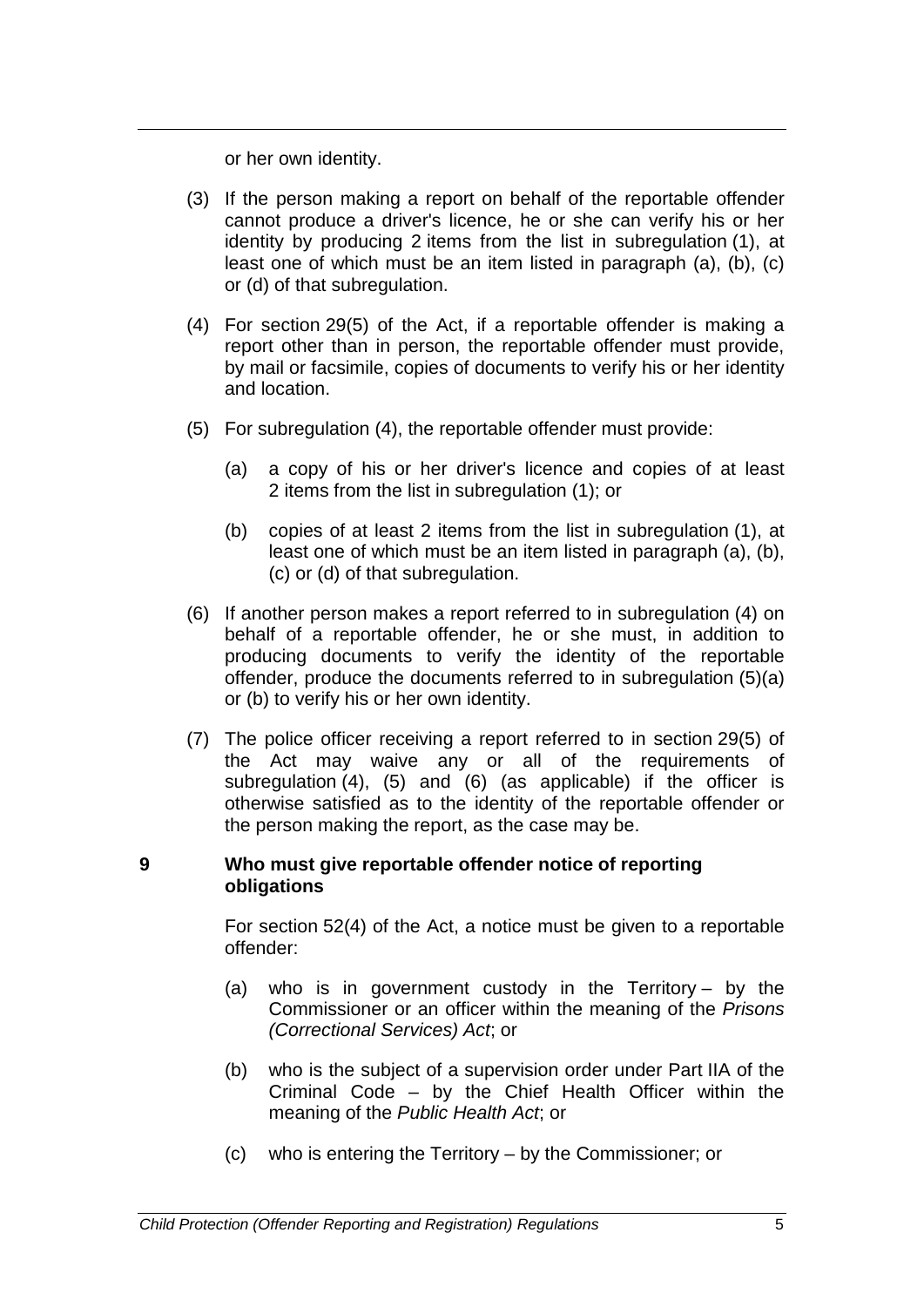(d) who is in the Territory and becomes a corresponding, foreign or deemed reportable offender – by the Commissioner.

#### **10 Supervising authority to notify Commissioner**

For section 55(3) of the Act, the notice must include the following:

- (a) the reportable offender's name and his or her identification number for the IJIS database;
- (b) the date on which the reportable offender:
	- (i) is due to be released from custody or to cease to be subject to a supervised sentence or be on parole; or
	- (ii) was released from custody or ceased to be subject to a supervised sentence or be on parole;
- (c) the residential address of the reportable offender (or proposed address), if known;
- (d) if the reportable offender is to be or has been released on parole – what the parole conditions are;
- (e) if the reportable offender has been subject to a supervision order under Part IIA of the Criminal Code – any mental impairment suffered by the reportable offender and any special needs of the reportable offender.

# **11 Notices given to reportable offender**

- (1) A notice given to a reportable offender must include the following:
	- (a) the name of the reportable offender;
	- (b) the date on which and the place at which the notice is given;
	- (c) the name and signature of the person giving the notice;
	- (d) a space for the reportable offender to provide his or her signature on a copy of the notice.
- (2) The person giving a notice to a reportable offender must ask the reportable offender to acknowledge receipt of the notice by providing his or her signature on a copy of the notice.
- (3) If a reportable offender refuses to provide his or her signature, the person giving the notice must record that fact on the copy of the notice.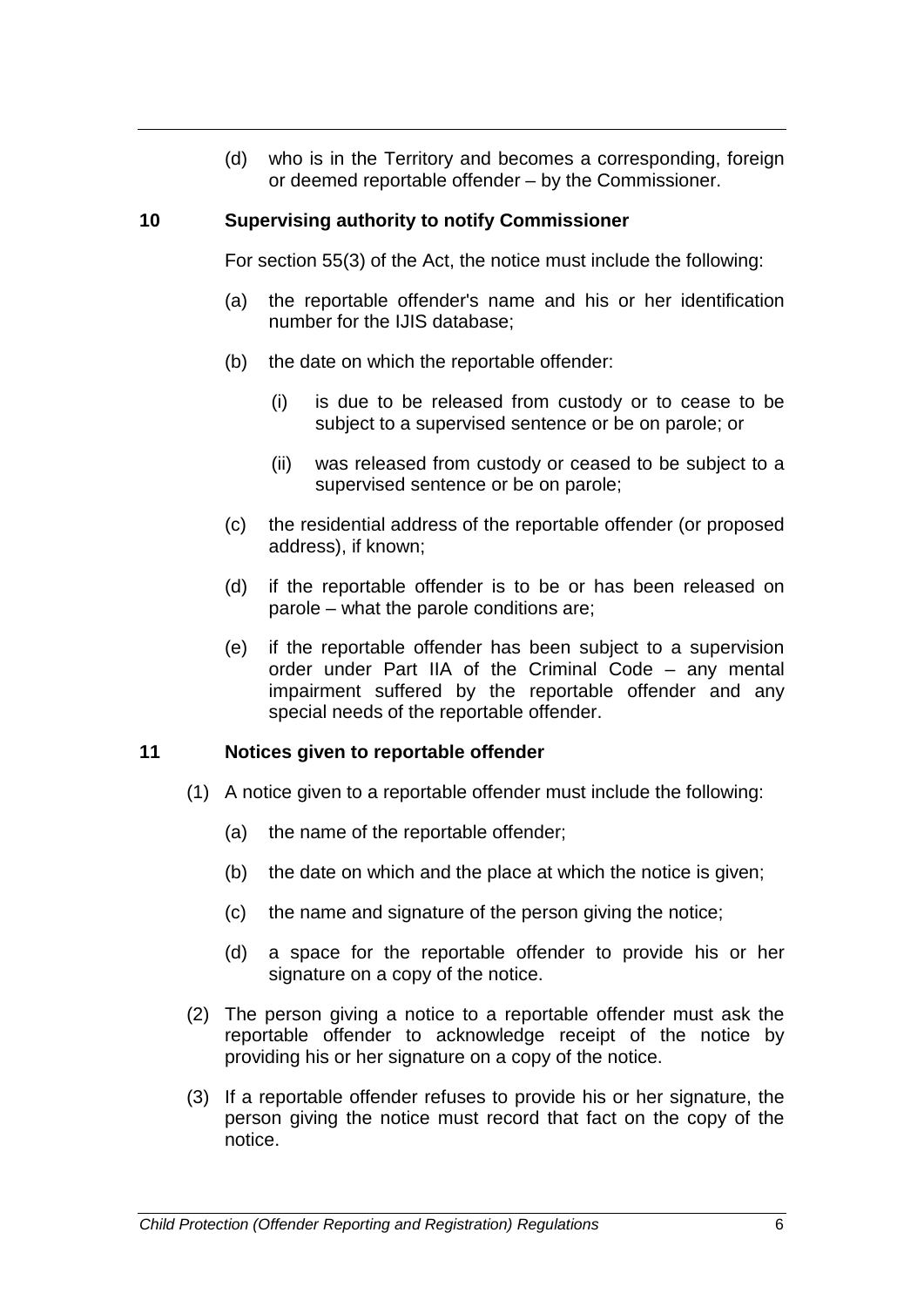(4) If a notice is given by a sentencing court or a supervising authority, a copy of the notice must be provided to the Commissioner.

#### **12 Circumstances in which Commissioner may disclose information from Register**

- (1) For section 66(1)(e) of the Act, the Commissioner may disclose personal information from the Register in relation to a reportable offender to the police commissioner (however described) of another jurisdiction if the reportable offender has reported an intention to travel to that other jurisdiction.
- (2) Without limiting subregulation (1), the information that may be disclosed includes whether the reportable offender is the subject of a prohibition order, and the terms of the order.
- (3) The Commissioner may also disclose information from the Register to the Chief Executive Officer of an Agency if:
	- (a) the Agency has responsibilities in relation to the reportable offender or children (whether specifically or generally); and
	- (b) the Commissioner considers the disclosure is appropriate to assist the Agency in meeting a duty of care in relation to those responsibilities.

#### **13 Corresponding prohibition orders**

For Part 5 of the Act, a corresponding prohibition order is an order under a corresponding Act prohibiting a reportable offender from engaging in conduct specified in the order, including any of the following:

- (a) associating with or other contact with specified persons or kinds of persons;
- (b) being in specified locations or kinds of locations;
- (c) engaging in specified behaviour;
- (d) being in specified employment or employment of a specified kind.

# **14 Recognition of corresponding prohibition orders**

- (1) If the Commissioner is satisfied that a person:
	- (a) is a reportable offender for the Act; and
	- (b) is in the Territory or intends to visit the Territory; and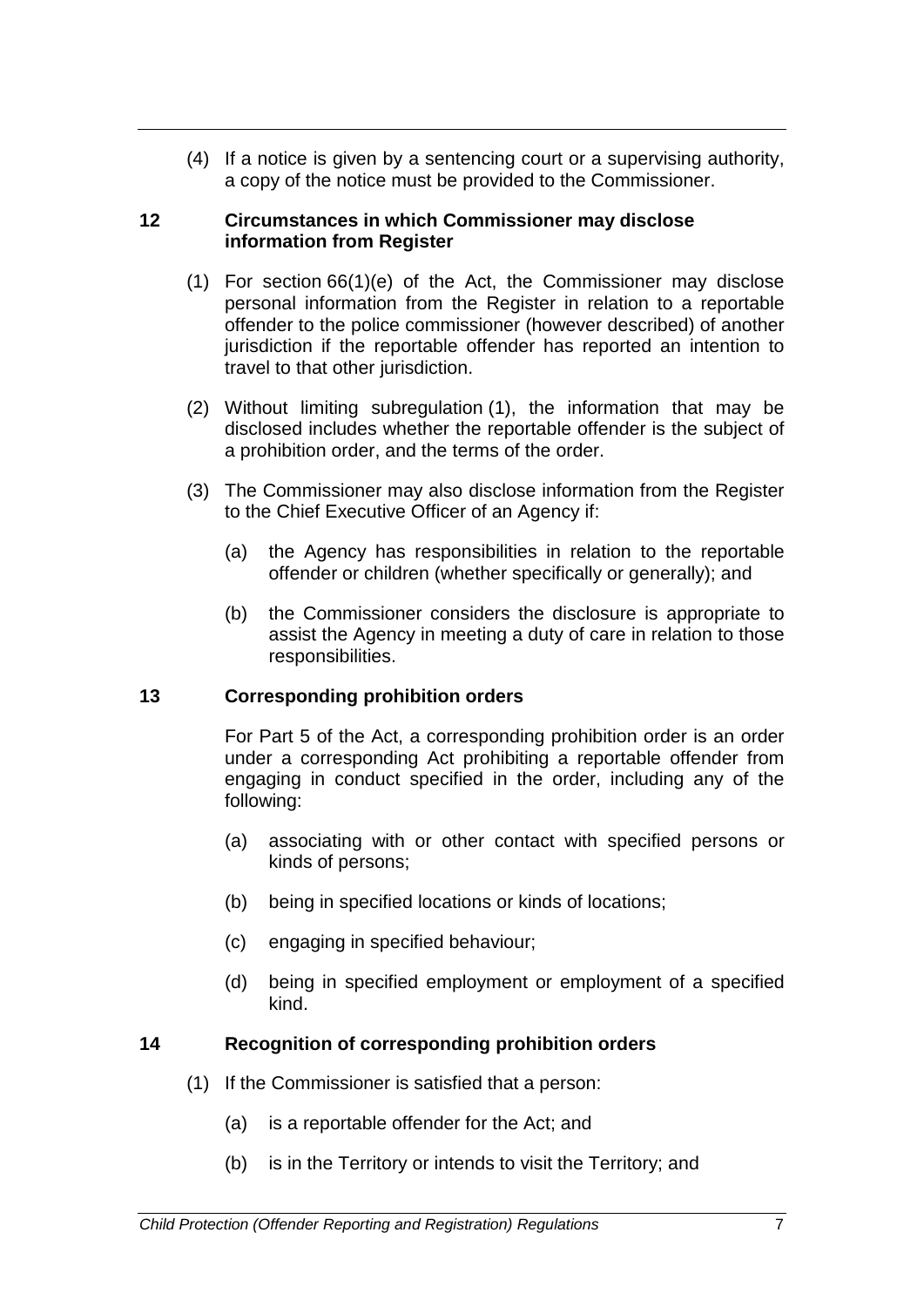(c) is the subject of a corresponding prohibition order;

the Commissioner may cause the details of the corresponding prohibition order to be entered on the Register in relation to the person.

- (2) If the Commissioner considers it is necessary or desirable for the terms of the corresponding prohibition order to be varied in the Territory, he or she may make application to the Supreme Court.
- (3) The Supreme Court has jurisdiction to vary the terms of the corresponding prohibition order in its effect in the Territory as if the corresponding prohibition order was an order of the court.
- (4) The Commissioner must ensure that the varied terms of the prohibition order are entered in the Register.
- (5) The Commissioner must serve on the reportable offender a copy of the court order varying the corresponding prohibition order.
- (6) A corresponding prohibition order (as varied, if applicable) that is entered in the Register in relation to a reportable offender is enforceable in the Territory as if it were an order under Part 5 of the Act.

# **15 Reportable offender is child or person with special need**

- (1) This regulation applies in relation to any reportable offender who:
	- (a) is a child; or
	- (b) in the opinion of the Commissioner, a supervising authority or a sentencing court has a special need;

and who, in the opinion of the Commissioner, authority or court is incapable of understanding a notice under the Act.

- (2) The Commissioner or supervising authority must take measures that are reasonably practicable to assist the reportable offender to understand:
	- (a) the person's reporting obligations; and
	- (b) the consequences that may arise if the person fails to comply with those obligations.
- (3) The measures may include, but are not limited to, the following:
	- (a) providing an oral explanation to the reportable offender of those obligations and consequences;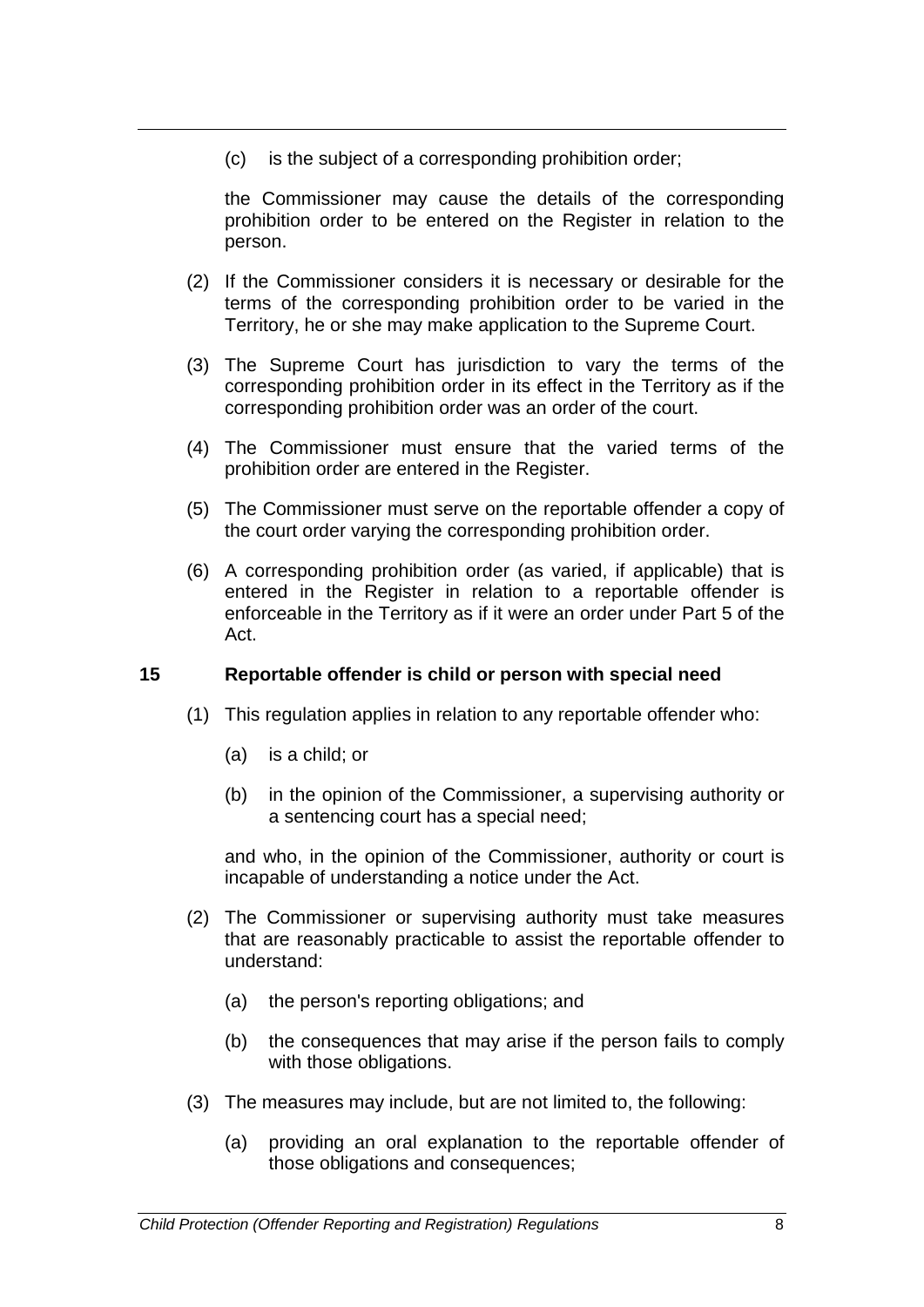- (b) providing an audio or video recorded explanation to the reportable offender of those obligations and consequences;
- (c) providing the reportable offender with a translation of a notice under the Act in a language with which the reportable offender is familiar;
- (d) making available an interpreter to provide the reportable offender with an oral explanation of a notice under the Act in a language with which the reportable offender is familiar;
- (e) making available a person (who has experience in communicating with persons who have similar special needs) to communicate those obligations and consequences to the reportable offender in a manner with which the reportable offender is familiar;
- (f) providing additional written notice to the reportable offender in a form that can be more readily understood by persons who have similar special needs;
- (g) arranging for a support person to be present when a notice under the Act is being given to the reportable offender or when any other measure is being taken to communicate those obligations and consequences to the reportable offender.
- (4) The Commissioner must keep a record of any measures in relation to the reportable offender:
	- (a) taken by the Commissioner as a result of forming the opinion in subregulation (1); or
	- (b) of which the Commissioner is informed under subregulation (5).
- (5) If a supervising authority forms the opinion referred to in subregulation (1), the authority:
	- (a) must inform the Commissioner of its opinion and of the reasons for its opinion; and
	- (b) must keep a record of any measures taken by the authority under this regulation in relation to the reportable offender; and
	- (c) must inform the Commissioner as to each occasion on which any such measures are taken and the nature of the measures taken.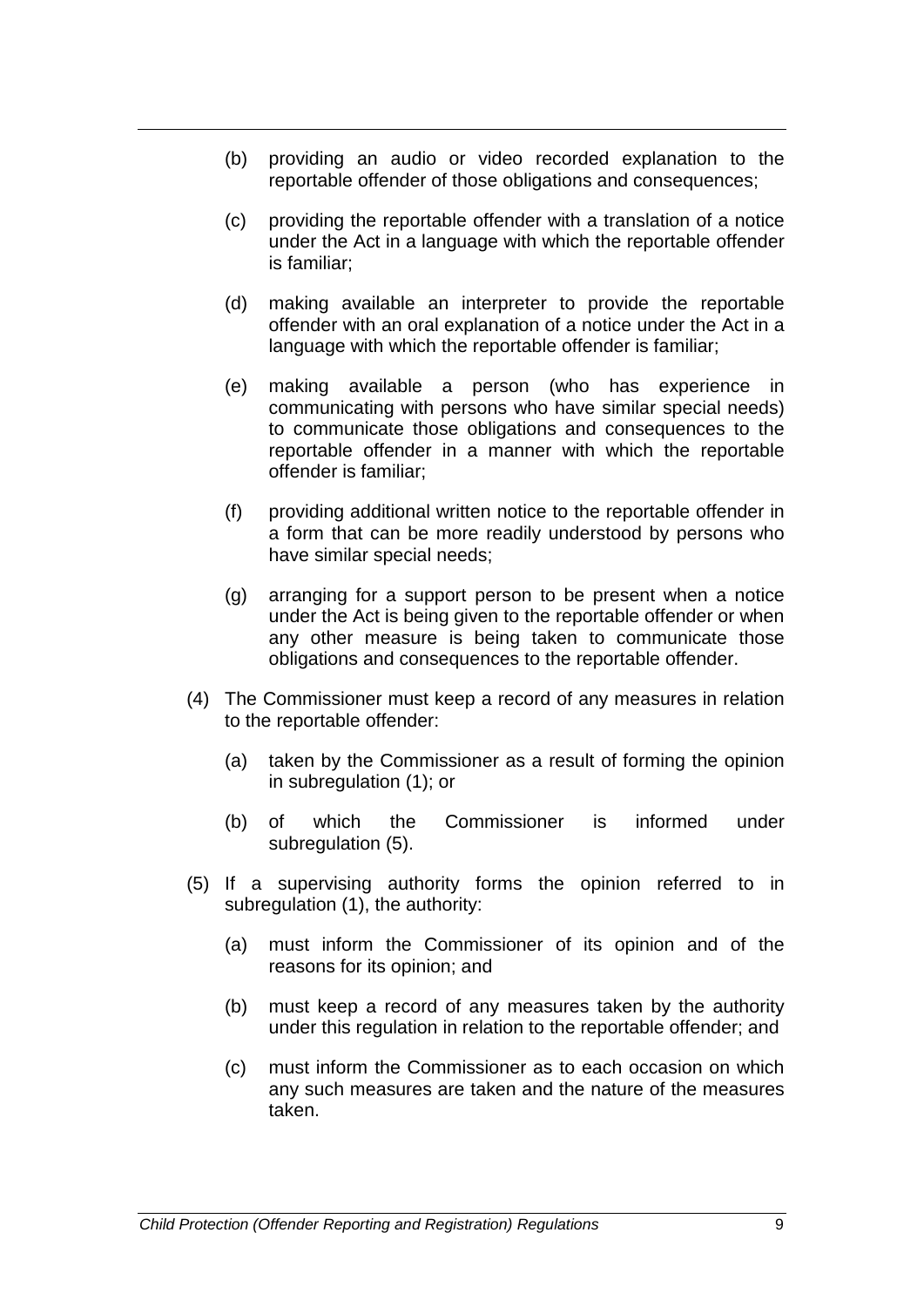- (6) If a sentencing court forms the opinion referred to in subregulation (1), the court must inform the Commissioner and each relevant supervising authority of its opinion and of the reasons for its opinion.
- (7) The Commissioner and each supervising authority must keep a record of any information received from the court under subregulation (6).

### **16 Reportable offender incapable of understanding obligations**

- (1) This regulation applies in relation to any reportable offender who:
	- (a) is a child; or
	- (b) in the opinion of the Commissioner, has a disability,

and who, in the opinion of the Commissioner, is incapable of understanding:

- (c) the reportable offender's reporting obligations; or
- (d) the consequences that may arise if the reportable offender fails to comply with those obligations.
- (2) The Commissioner may, if he or she is of the opinion that a [support](http://www.austlii.edu.au/au/legis/nsw/consol_reg/cprr2001494/s13.html%23support_person)  [person](http://www.austlii.edu.au/au/legis/nsw/consol_reg/cprr2001494/s13.html%23support_person) is likely to provide the assistance, inform the [support person](http://www.austlii.edu.au/au/legis/nsw/consol_reg/cprr2001494/s13.html%23support_person) of those obligations and consequences to enable the support person to assist the reportable offender to comply with the obligations.
- (3) The information must be given to the [support person](http://www.austlii.edu.au/au/legis/nsw/consol_reg/cprr2001494/s13.html%23support_person) personally or by means of "person-to-person" registered post unless the [support](http://www.austlii.edu.au/au/legis/nsw/consol_reg/cprr2001494/s13.html%23support_person)  [person](http://www.austlii.edu.au/au/legis/nsw/consol_reg/cprr2001494/s13.html%23support_person) is a public authority that provides support, or supervises the provision of support, to the reportable offender.